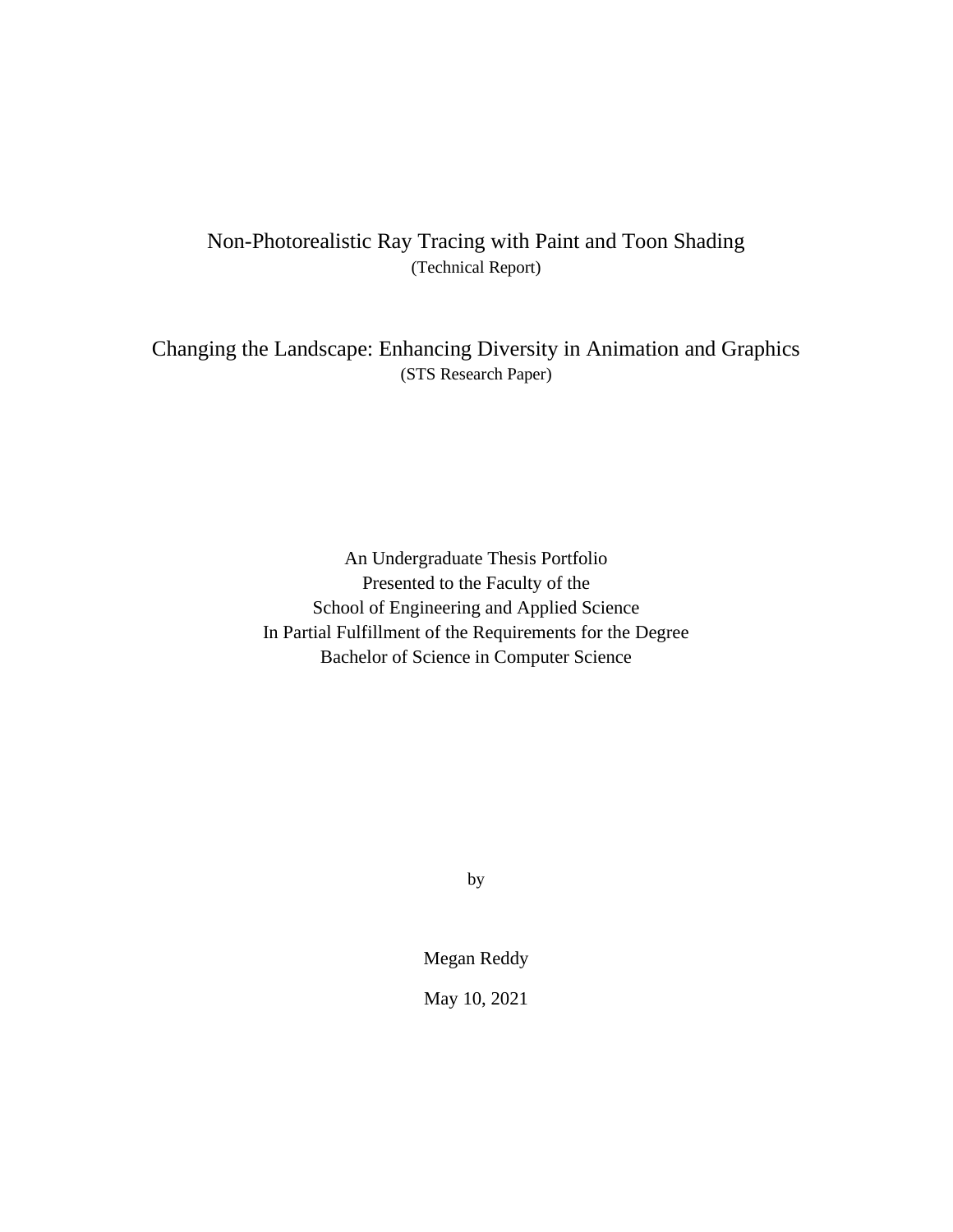## **Preface**

How can the types of stories told in popular media be diversified? Since media influences thoughts, feelings, and actions, a lack of diversity can lead to stories that are unrepresentative of and stereotypical to the modern audience.

Path tracing is a technique for photorealistic rendering. Non-photorealistic methods, such as cartoon and painterly rendering, offer greater opportunities for storytellers to express their style. How can non-photorealism and path tracing be combined to render scenes in popular animation styles, such as that of Studio Ghibli? Our algorithm renders a 3D scene with a path tracer and determines if each pixel belongs to a foreground or background object. Foreground pixels are toon-shaded while background pixels are painted, following the style of Ghibli films. The algorithm stylistically renders global illumination effects, such as reflections, refractions, and caustics, with traditional NPR features such as object outlines and paint strokes. Since path tracing does not naturally produce non-photorealistic effects, this investigation suggests that advanced rendering algorithms can adapt to and supplement an artist's unique vision.

In order to produce stories that better reflect the modern audience, the animation and graphics communities are working to enhance diversity in the creative process. Diversity advocates create change by providing resources and guidance to diverse individuals and can compel media companies to take action and diversify talent working behind-the-scenes. Reformers include advocacy groups, professional organizations, fans, and industry professionals, who target large animation studios and media organizations that uphold traditional storytelling norms. By examining and identifying diversity strategies, proponents of change can pinpoint factors that influence onscreen diversity and make recommendations for the future of animated storytelling.